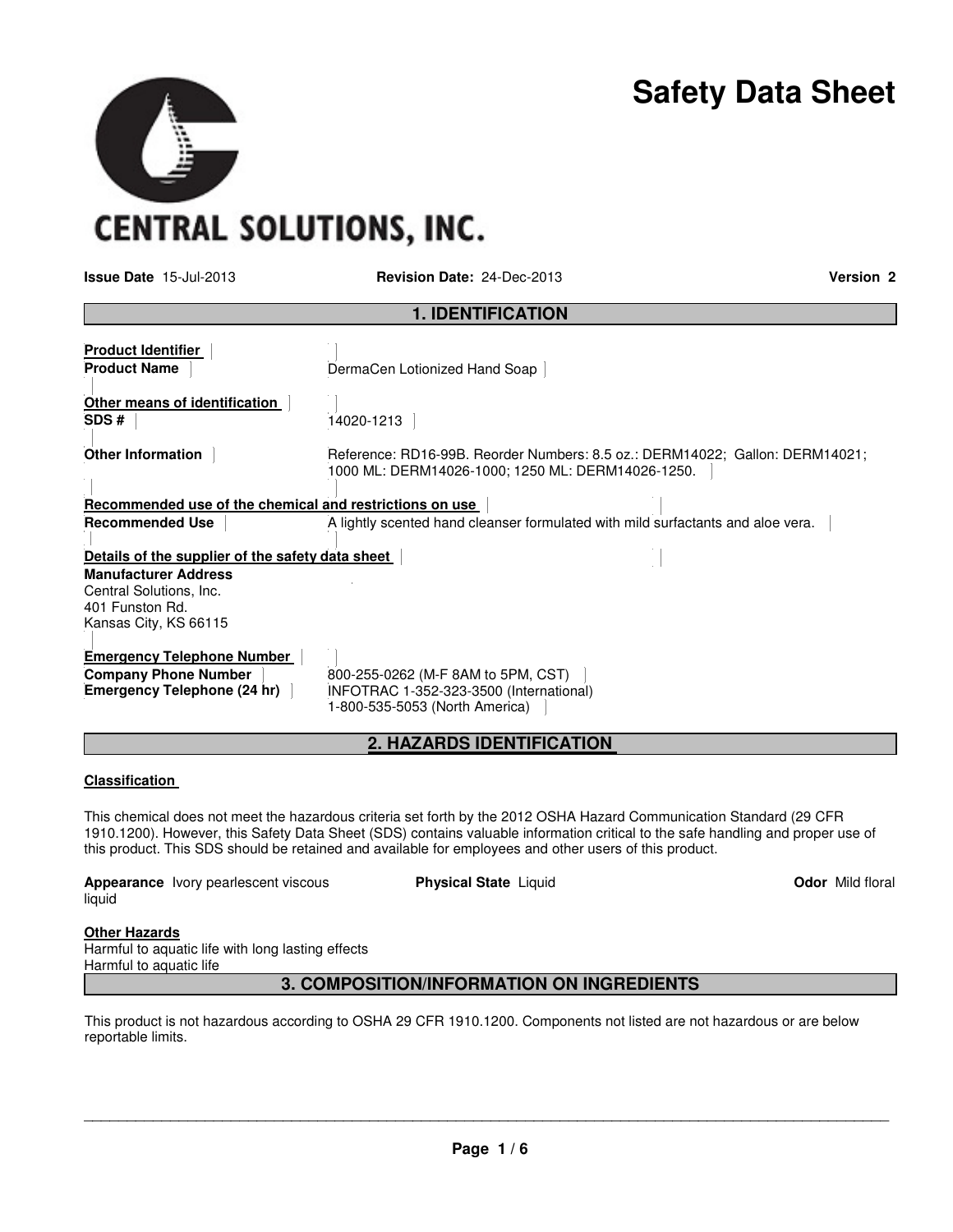#### \_\_\_\_\_\_\_\_\_\_\_\_\_\_\_\_\_\_\_\_\_\_\_\_\_\_\_\_\_\_\_\_\_\_\_\_\_\_\_\_\_\_\_\_\_\_\_\_\_\_\_\_\_\_\_\_\_\_\_\_\_\_\_\_\_\_\_\_\_\_\_\_\_\_\_\_\_\_\_\_\_\_\_\_\_\_\_\_\_\_\_\_\_ **4. FIRST-AID MEASURES**

# **First Aid Measures**

| <b>Eve Contact</b>  | Rinse immediately with plenty of water, also under the evelids, for at least 15 minutes.          |
|---------------------|---------------------------------------------------------------------------------------------------|
| <b>Skin Contact</b> | This product is a hand cleaner, rinse product off with water after use.                           |
| <b>Inhalation</b>   | Remove to fresh air.                                                                              |
| Ingestion           | Dilute by giving a large amount of water. Allow vomiting to occur, then get medical<br>attention. |

#### **Most important symptoms and effects**

**Symptoms May cause mild eye irritation. May cause gastrointestinal disturbance.** 

#### **Indication of any immediate medical attention and special treatment needed**

**Notes to Physician Treat symptomatically.** 

# **5. FIRE-FIGHTING MEASURES**

#### **Suitable Extinguishing Media**

Use extinguishing measures that are appropriate to local circumstances and the surrounding environment.

#### **Unsuitable Extinguishing Media** Not determined.

#### **Specific Hazards Arising from the Chemical**

Non-flammable.

# **Protective equipment and precautions for firefighters**

As in any fire, wear self-contained breathing apparatus pressure-demand, MSHA/NIOSH (approved or equivalent) and full protective gear.

# **6. ACCIDENTAL RELEASE MEASURES**

## **Personal precautions, protective equipment and emergency procedures**

**Personal Precautions Use personal protective equipment as required.** 

#### **Methods and material for containment and cleaning up**

**Methods for Containment** Prevent further leakage or spillage if safe to do so.

**Methods for Clean-Up** Small spills (less than 1 gallon) may be washed down a drain with lots of water or cleaned up and disposed of into a sanitary sewer system. Large spills (more than 1 gallon) should be contained and collected (by absorption [sand, clay, or other absorbent material] or vacuuming) then disposed of properly.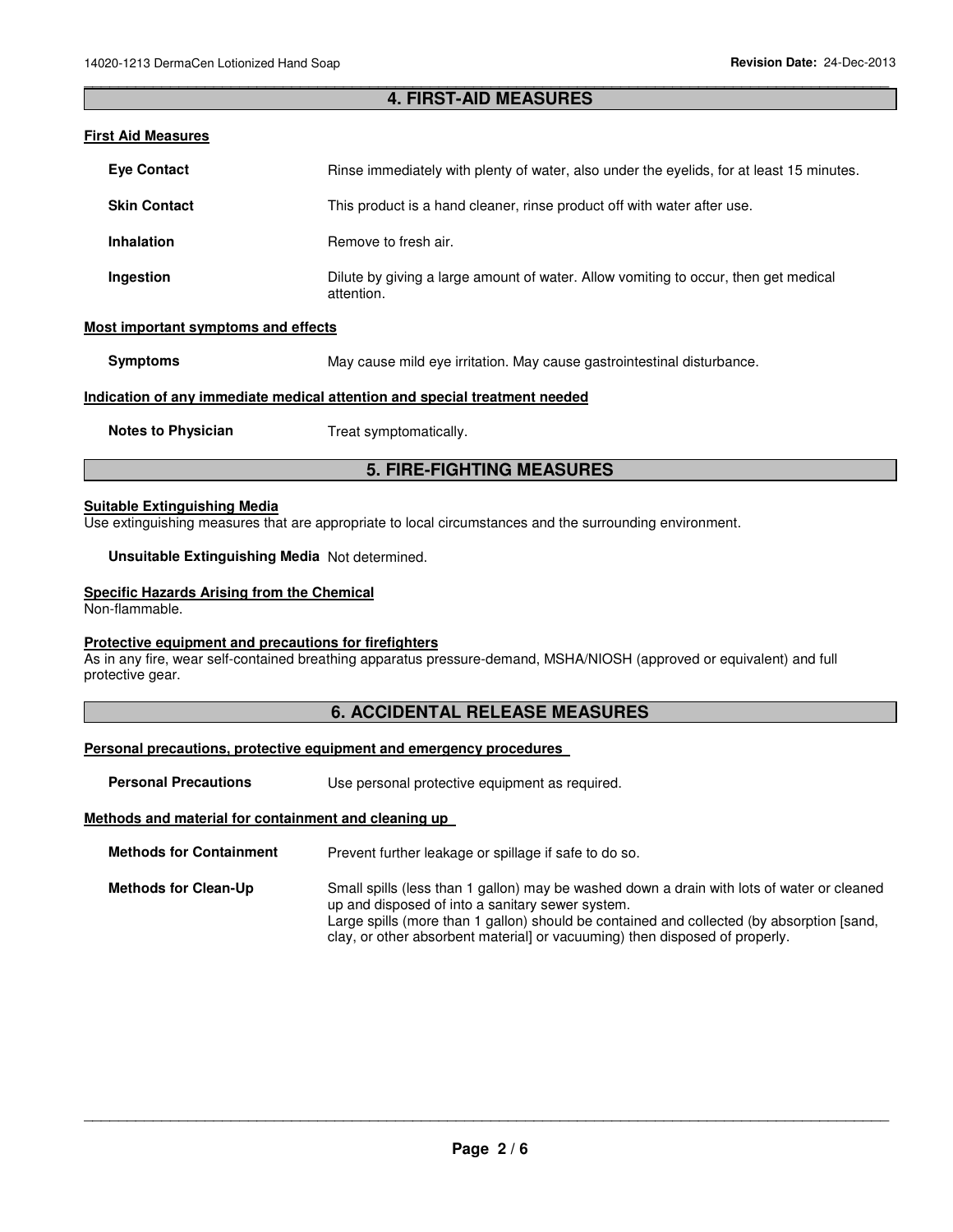| <b>7. HANDLING AND STORAGE</b>                                        |                                                                                                                                                                                |  |  |  |
|-----------------------------------------------------------------------|--------------------------------------------------------------------------------------------------------------------------------------------------------------------------------|--|--|--|
| <b>Precautions for safe handling</b>                                  |                                                                                                                                                                                |  |  |  |
| <b>Advice on Safe Handling</b>                                        | Handle in accordance with good industrial hygiene and safety practice.                                                                                                         |  |  |  |
| Conditions for safe storage, including any incompatibilities          |                                                                                                                                                                                |  |  |  |
| <b>Storage Conditions</b>                                             | Keep containers tightly closed in a dry, cool and well-ventilated place. Do not contaminate<br>food or feed stuffs. Do not reuse container. Keep out of the reach of children. |  |  |  |
| <b>Incompatible Materials</b>                                         | None known.                                                                                                                                                                    |  |  |  |
| 8. EXPOSURE CONTROLS/PERSONAL PROTECTION                              |                                                                                                                                                                                |  |  |  |
| <b>Exposure Guidelines</b>                                            | No exposure limits noted for ingredient(s)                                                                                                                                     |  |  |  |
| <b>Appropriate engineering controls</b>                               |                                                                                                                                                                                |  |  |  |
| <b>Engineering Controls</b>                                           | None under normal use conditions.                                                                                                                                              |  |  |  |
| Individual protection measures, such as personal protective equipment |                                                                                                                                                                                |  |  |  |
| <b>Eye/Face Protection</b>                                            | Avoid contact with eyes.                                                                                                                                                       |  |  |  |
| <b>Skin and Body Protection</b>                                       | No special technical protective measures are necessary.                                                                                                                        |  |  |  |
| <b>Respiratory Protection</b>                                         | No protective equipment is needed under normal use conditions.                                                                                                                 |  |  |  |
|                                                                       | General Hygiene Considerations Do not get in eyes. Keep away from food and drink.                                                                                              |  |  |  |

\_\_\_\_\_\_\_\_\_\_\_\_\_\_\_\_\_\_\_\_\_\_\_\_\_\_\_\_\_\_\_\_\_\_\_\_\_\_\_\_\_\_\_\_\_\_\_\_\_\_\_\_\_\_\_\_\_\_\_\_\_\_\_\_\_\_\_\_\_\_\_\_\_\_\_\_\_\_\_\_\_\_\_\_\_\_\_\_\_\_\_\_\_

# **9. PHYSICAL AND CHEMICAL PROPERTIES**

# **Information on basic physical and chemical properties**

| <b>Physical State</b><br>Appearance<br>Color                              | Liquid<br>Ivory pearlescent viscous liquid<br>Ivory white | Odor<br><b>Odor Threshold</b> | Mild floral<br>Not determined |
|---------------------------------------------------------------------------|-----------------------------------------------------------|-------------------------------|-------------------------------|
| Property<br>рH                                                            | Values<br>5.5-6.5 (ready to use)                          | Remarks • Method              |                               |
| <b>Melting Point/Freezing Point</b><br><b>Boiling Point/Boiling Range</b> | Not established<br>100 ℃ / 212 F                          |                               |                               |
| Flash Point<br><b>Evaporation Rate</b>                                    | Not flammable<br>Not established                          |                               |                               |
| Flammability (Solid, Gas)<br><b>Upper Flammability Limits</b>             | $n/a$ -liquid<br>Not applicable                           |                               |                               |
| <b>Lower Flammability Limit</b>                                           | Not applicable                                            |                               |                               |
| <b>Vapor Pressure</b><br>Vapor Density                                    | Not established<br>Not established                        |                               |                               |
| <b>Specific Gravity</b><br>Water Solubility                               | $1.00 - 1.04$<br>Completely soluble                       |                               |                               |
| Solubility in other solvents<br><b>Partition Coefficient</b>              | Not determined<br>Not determined                          |                               |                               |
| <b>Autoignition Temperature</b>                                           | Not determined                                            |                               |                               |
| <b>Decomposition Temperature</b><br><b>Kinematic Viscosity</b>            | Not determined<br>Not determined                          |                               |                               |
| <b>Dynamic Viscosity</b><br>Property                                      | 1500-2500 cps<br>Values                                   | Remarks • Method              |                               |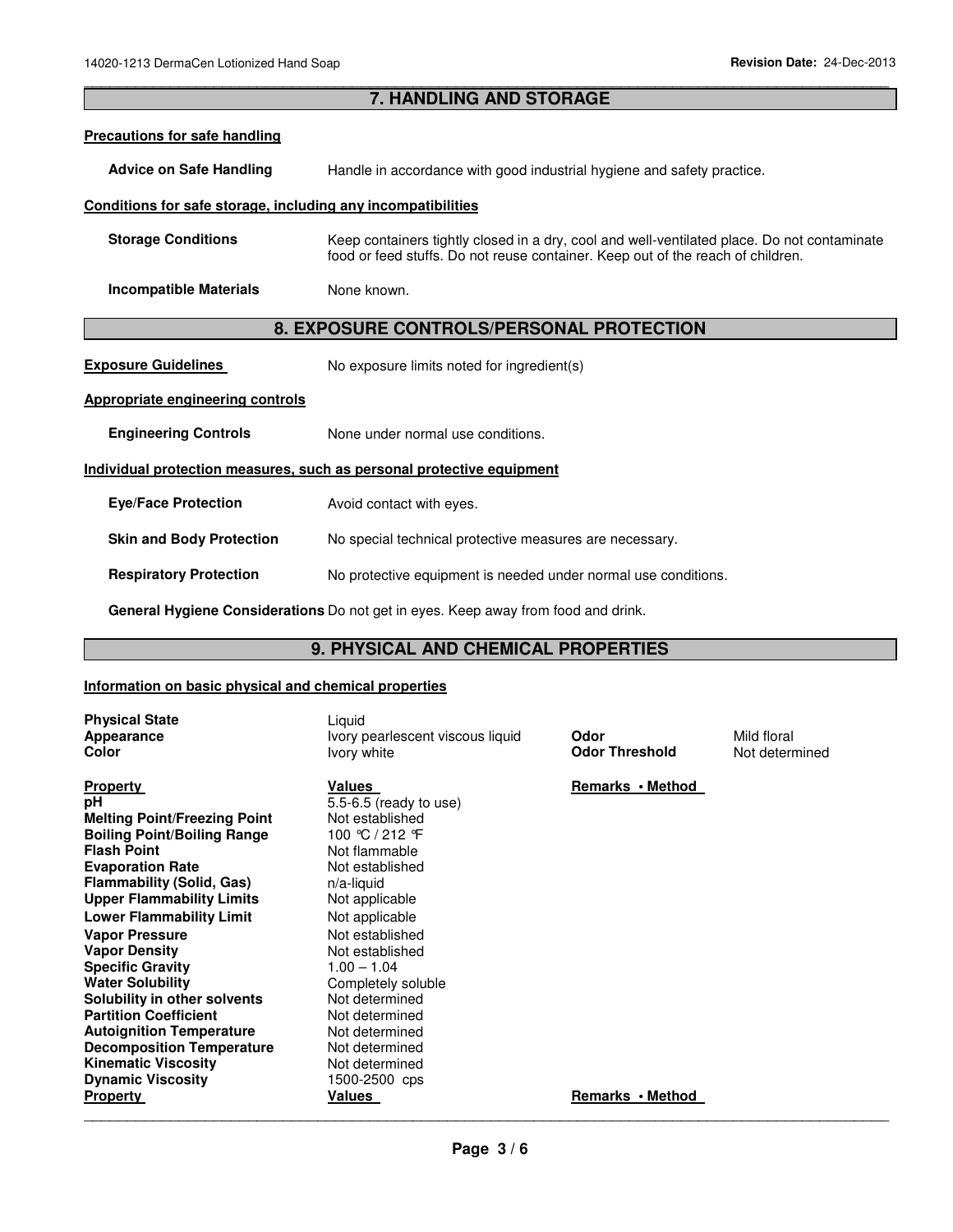| <b>Explosive Properties</b> | Not determined       |  |
|-----------------------------|----------------------|--|
| <b>Oxidizing Properties</b> | Not determined       |  |
| <b>Density</b>              | $8.33 - 8.63$ lb/gal |  |

# **10. STABILITY AND REACTIVITY**

## **Reactivity**

Not reactive under normal conditions.

#### **Chemical Stability**

Stable under recommended storage conditions.

### **Possibility of Hazardous Reactions**

None under normal processing.

**Hazardous Polymerization** Hazardous polymerization does not occur.

#### **Conditions to Avoid**

Keep out of reach of children.

# **Incompatible Materials**

None known.

# **Hazardous Decomposition Products**

None known.

# **11. TOXICOLOGICAL INFORMATION**

#### **Information on likely routes of exposure**

| <b>Product Information</b> |                                                                                                       |
|----------------------------|-------------------------------------------------------------------------------------------------------|
| <b>Eye Contact</b>         | Avoid contact with eyes.                                                                              |
| <b>Skin Contact</b>        | Not expected to be a skin irritant during prescribed use.                                             |
| <b>Inhalation</b>          | Under normal conditions of intended use, this material is not expected to be an inhalation<br>hazard. |
| Ingestion                  | Do not taste or swallow.                                                                              |

# **Component Information**

| <b>Chemical Name</b>                 | Oral LD50            | <b>Dermal LD50</b> | <b>Inhalation LC50</b> |
|--------------------------------------|----------------------|--------------------|------------------------|
|                                      |                      |                    |                        |
| Cocamidopropyl betaine<br>61789-40-0 | $= 4900$ mg/kg (Rat) |                    |                        |

#### **Information on physical, chemical and toxicological effects**

**Symptoms** Please see section 4 of this SDS for symptoms.

#### **Delayed and immediate effects as well as chronic effects from short and long-term exposure**

**Carcinogenicity** This product does not contain any carcinogens or potential carcinogens as listed by OSHA, IARC or NTP. **Numerical measures of toxicity** Not determined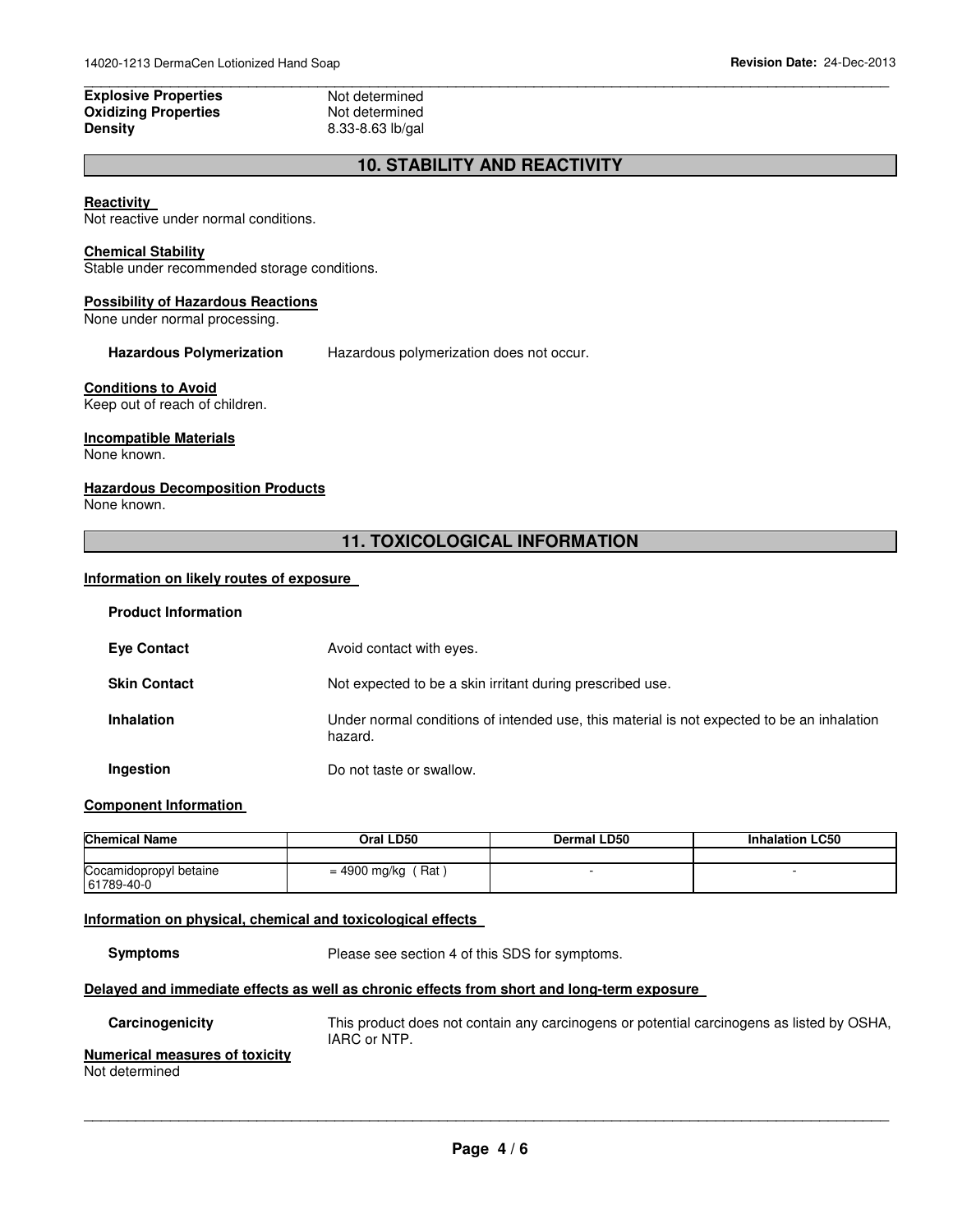## \_\_\_\_\_\_\_\_\_\_\_\_\_\_\_\_\_\_\_\_\_\_\_\_\_\_\_\_\_\_\_\_\_\_\_\_\_\_\_\_\_\_\_\_\_\_\_\_\_\_\_\_\_\_\_\_\_\_\_\_\_\_\_\_\_\_\_\_\_\_\_\_\_\_\_\_\_\_\_\_\_\_\_\_\_\_\_\_\_\_\_\_\_ **12. ECOLOGICAL INFORMATION**

# **Ecotoxicity**

Harmful to aquatic life. Harmful to aquatic life with long lasting effects.

| <b>Chemical Name</b>                 | Algae/aquatic plants                                                                                           | Fish                                                                                                  | <b>Toxicity to</b><br>microorganisms | <b>Crustacea</b>                     |
|--------------------------------------|----------------------------------------------------------------------------------------------------------------|-------------------------------------------------------------------------------------------------------|--------------------------------------|--------------------------------------|
|                                      |                                                                                                                |                                                                                                       |                                      |                                      |
| Cocamidopropyl betaine<br>61789-40-0 | $1.0 - 10.0$ : 72 h<br>Desmodesmus subspicatus<br>mg/L EC50 0.55: 96 h<br>Desmodesmus subspicatus<br>mg/L EC50 | 1.0 - 10.0: 96 h Brachydanio<br>rerio mg/L LC50 2: 96 h<br>Brachydanio rerio mg/L<br>LC50 semi-static |                                      | 6.5: 48 h Daphnia magna<br>mg/L EC50 |

#### **Persistence/Degradability**

Not determined

# **Bioaccumulation**

Not determined

# **Mobility**

Not determined

# **Other Adverse Effects**

Not determined

# **13. DISPOSAL CONSIDERATIONS**

# **Waste Treatment Methods**

| <b>Disposal of Wastes</b>        | Disposal should be in accordance with applicable regional, national and local laws and<br>regulations.                         |  |  |  |
|----------------------------------|--------------------------------------------------------------------------------------------------------------------------------|--|--|--|
| <b>Contaminated Packaging</b>    | Disposal should be in accordance with applicable regional, national and local laws and<br>regulations.                         |  |  |  |
| <b>14. TRANSPORT INFORMATION</b> |                                                                                                                                |  |  |  |
| <b>Note</b>                      | Please see current shipping paper for most up to date shipping information, including<br>exemptions and special circumstances. |  |  |  |
| <u>DOT</u>                       | Not regulated                                                                                                                  |  |  |  |
| <b>IATA</b>                      | Not regulated                                                                                                                  |  |  |  |
| <b>IMDG</b>                      | Not regulated                                                                                                                  |  |  |  |